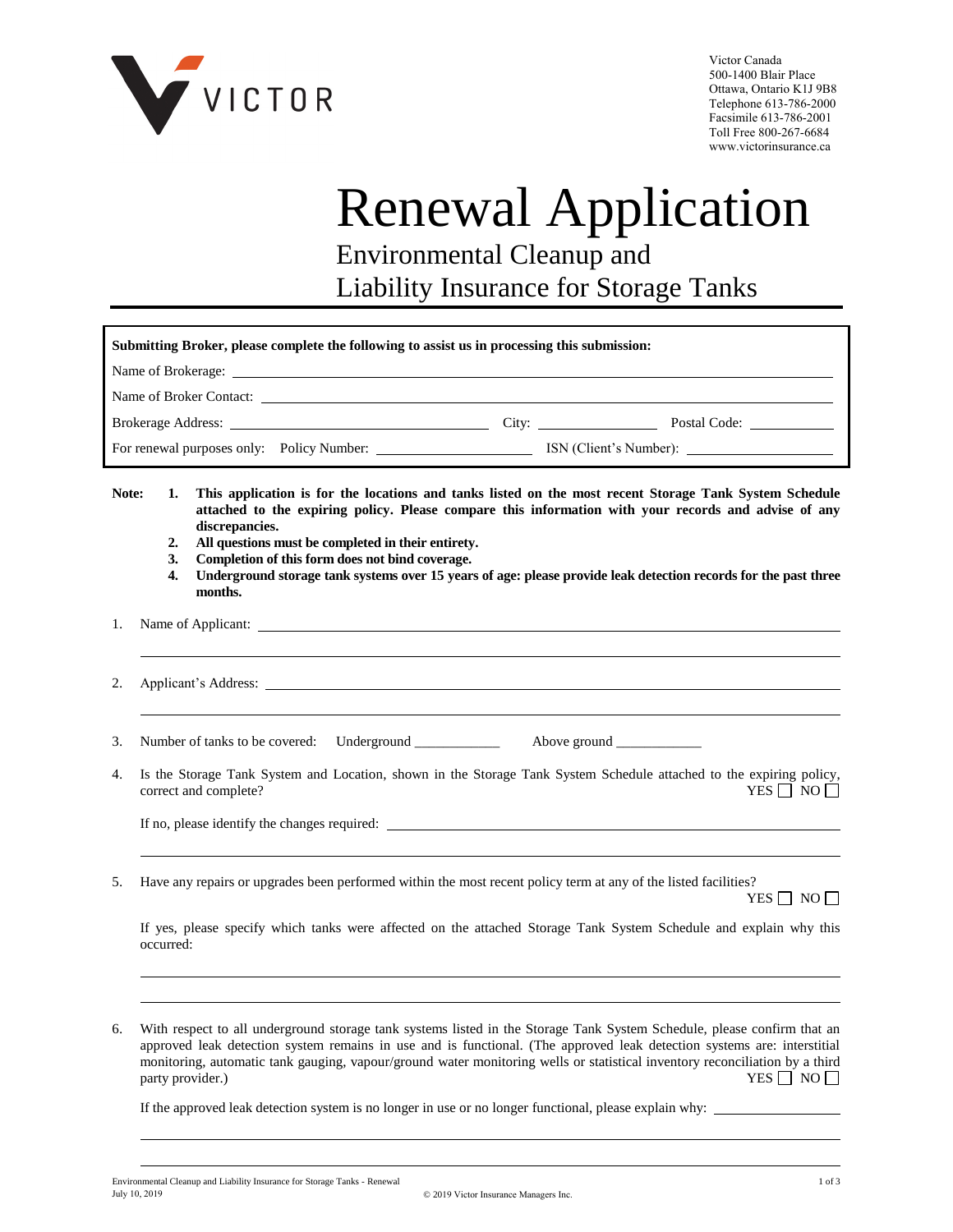|  | Were any tanks removed or closed within the most recent policy term at any of the listed facilities? |  |
|--|------------------------------------------------------------------------------------------------------|--|
|  |                                                                                                      |  |

If yes, please specify which tanks were affected on the attached Storage Tank System Schedule and explain why this occurred:

| 8. | Do any plans exist to remove or replace any tanks within the next 12 months?<br>$YES \Box NO \Box$                                                                                                                                                                                                                                                                                                                                                                                       |
|----|------------------------------------------------------------------------------------------------------------------------------------------------------------------------------------------------------------------------------------------------------------------------------------------------------------------------------------------------------------------------------------------------------------------------------------------------------------------------------------------|
|    | If yes, please list when and why the removal or replacement is to occur:                                                                                                                                                                                                                                                                                                                                                                                                                 |
| 9. | Has ownership of any tanks or parcels on which any tanks are located changed within the most recent policy term?<br>YES $\Box$ NO $\Box$                                                                                                                                                                                                                                                                                                                                                 |
|    | If yes, please describe the change and note which locations are affected on the attached Storage Tank System Schedule:                                                                                                                                                                                                                                                                                                                                                                   |
|    | 10. During the past five years, has the Applicant experienced any reportable releases or spills of regulated substances, hazardous<br>YES $\Box$ NO $\Box$<br>waste or any other pollutants, as defined by applicable environmental laws or regulations?                                                                                                                                                                                                                                 |
|    |                                                                                                                                                                                                                                                                                                                                                                                                                                                                                          |
|    | $YES \Box NO \Box$<br>11. Is there a history of leaks or releases at any of the facilities, not already stated herein?                                                                                                                                                                                                                                                                                                                                                                   |
|    |                                                                                                                                                                                                                                                                                                                                                                                                                                                                                          |
|    | 12. During the past five years up to the date of this application, has the Applicant or any employee been charged in relation to a<br>contravention of any standard or law relating to the release or threatened release from the location of a regulated substance,<br>$YES \Box NO \Box$<br>hazardous waste or any other pollutant?                                                                                                                                                    |
|    |                                                                                                                                                                                                                                                                                                                                                                                                                                                                                          |
|    | 13. List all claims made or orders issued against the Applicant including employees during the past five years for cleanup, or<br>response action, or bodily injury or property damage, resulting from the release of regulated substances, hazardous waste or<br>any other pollutants, from this location or other locations owned or operated by the Applicant into the environment. Please<br>provide a brief description of each such claim/order and its outcome.<br>NONE $\square$ |
|    | 14. Is the Applicant aware of any facts or circumstances which could reasonably be expected to result in a claim(s) or order<br>being asserted against the Applicant or any employee company for environmental cleanup or response, or for bodily injury<br>or property damage arising from the release of pollutants into the environment?<br>$YES \Box NO \Box$                                                                                                                        |
|    | 15. Limits Required:                                                                                                                                                                                                                                                                                                                                                                                                                                                                     |
|    | $\overline{\phantom{0}}$ \$500,000/\$1,000,000<br>$\Box$ \$1,000,000/\$1,000,000<br>\$5,000,000/\$5,000,000<br>$\Box$ \$2,000,000/\$2,000,000<br>\$1,000,000/\$2,000,000                                                                                                                                                                                                                                                                                                                 |
|    | *Higher limits are recommended if both underground and above ground tanks exist.<br>Environmental Cleanup and Liability Insurance for Storage Tanks - Renewal<br>$2$ of $3$<br>July 10, 2019<br>© 2019 Victor Insurance Managers Inc.                                                                                                                                                                                                                                                    |